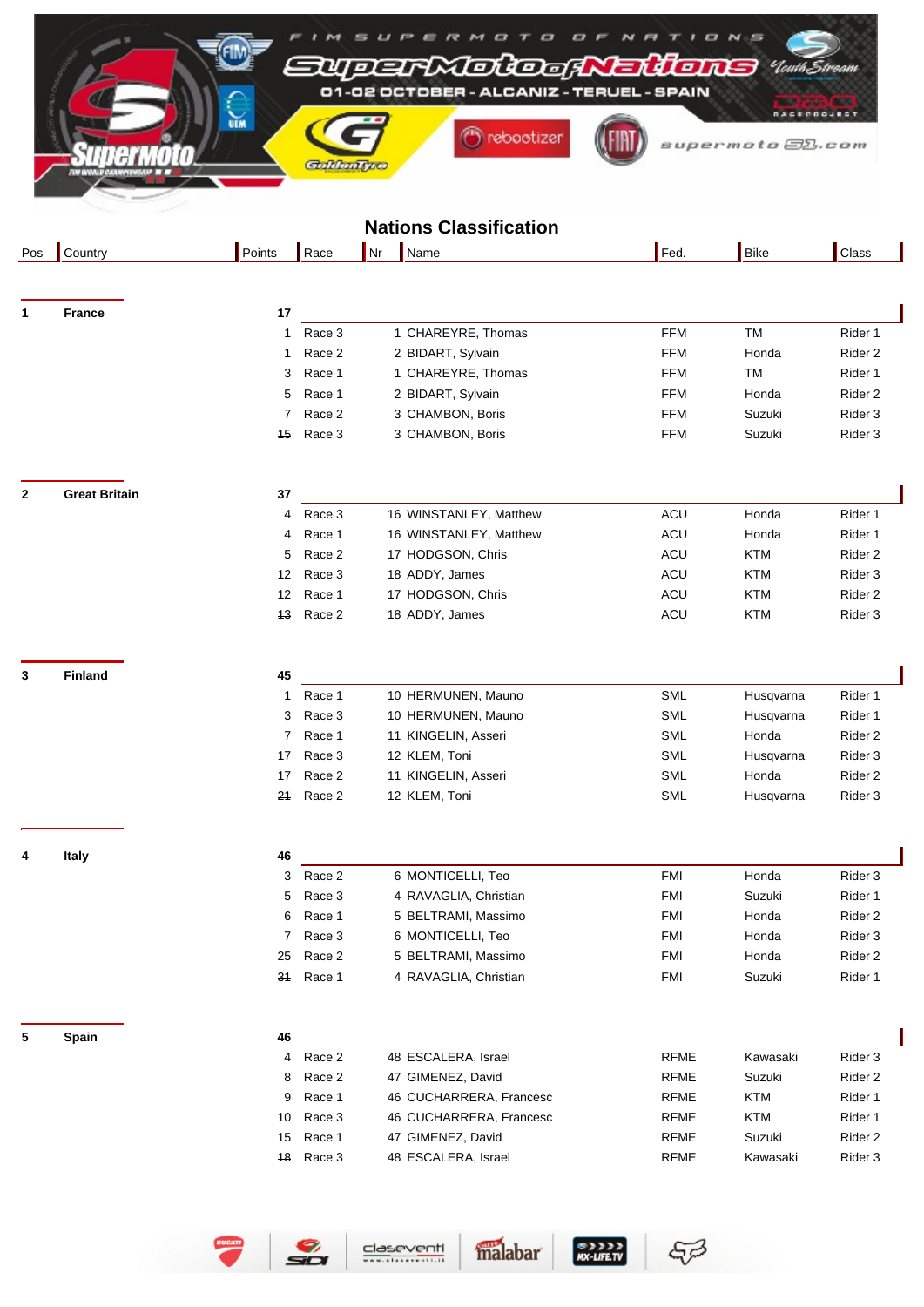

| 6              | <b>France Junior</b>  | 55             |        |                        |                 |            |                    |
|----------------|-----------------------|----------------|--------|------------------------|-----------------|------------|--------------------|
|                |                       | 8              | Race 3 | 21 GUERIN, Fred        | <b>FFM</b>      | Honda      | Rider 3            |
|                |                       | 9              | Race 3 | 19 MARIE LUCE, Alexis  | <b>FFM</b>      | <b>KTM</b> | Rider 1            |
|                |                       | 10             | Race 2 | 21 GUERIN, Fred        | <b>FFM</b>      | Honda      | Rider 3            |
|                |                       | 12             | Race 2 | 20 VERSCHEURE, Thomas  | <b>FFM</b>      | TM         | Rider <sub>2</sub> |
|                |                       | 16             | Race 1 | 20 VERSCHEURE, Thomas  | <b>FFM</b>      | <b>TM</b>  | Rider 2            |
|                |                       | 32             | Race 1 | 19 MARIE LUCE, Alexis  | <b>FFM</b>      | <b>KTM</b> | Rider 1            |
|                |                       |                |        |                        |                 |            |                    |
|                |                       |                |        |                        |                 |            |                    |
| $\overline{7}$ | <b>Czech Republic</b> | 57             |        |                        |                 |            |                    |
|                |                       | $\overline{c}$ | Race 2 | 30 VORLICEK, Petr      | <b>ACCR</b>     | Suzuki     | Rider 3            |
|                |                       | $\overline{2}$ | Race 1 | 29 KEJMAR, Pavel       | <b>ACCR</b>     | Suzuki     | Rider <sub>2</sub> |
|                |                       | 11             | Race 3 | 30 VORLICEK, Petr      | $\mathsf{ACCR}$ | Suzuki     | Rider 3            |
|                |                       | 19             | Race 3 | 28 MILOSLAV, Rihak     | ACCR            | Honda      | Rider 1            |
|                |                       | 23             | Race 1 | 28 MILOSLAV, Rihak     | ACCR            | Honda      | Rider 1            |
|                |                       | 29             | Race 2 | 29 KEJMAR, Pavel       | <b>ACCR</b>     | Suzuki     | Rider <sub>2</sub> |
|                |                       |                |        |                        |                 |            |                    |
| 8              | Argentina             | 62             |        |                        |                 |            |                    |
|                |                       | 9              | Race 2 | 50 VIVAS, Gaston       | CAMOD           | Honda      | Rider 2            |
|                |                       | 11             | Race 1 | 49 ITURRIOZ, Ezequiel  | CAMOD           | Yamaha     | Rider 1            |
|                |                       | 13             | Race 3 | 49 ITURRIOZ, Ezequiel  | CAMOD           | Yamaha     | Rider 1            |
|                |                       | 14             | Race 3 | 51 LORENZATO, Matias   | CAMOD           | Yamaha     | Rider 3            |
|                |                       | 15             | Race 2 | 51 LORENZATO, Matias   | CAMOD           | Yamaha     | Rider 3            |
|                |                       | 18             | Race 1 | 50 VIVAS, Gaston       | CAMOD           | Honda      | Rider <sub>2</sub> |
|                |                       |                |        |                        |                 |            |                    |
|                |                       |                |        |                        |                 |            |                    |
| 9              | Austria               | 76             |        |                        |                 |            |                    |
|                |                       | 11             | Race 2 | 94 HÖLLBACHER, Lukas   | <b>OeAMTC</b>   | <b>KTM</b> | Rider 2            |
|                |                       | 13             | Race 1 | 94 HÖLLBACHER, Lukas   | <b>OeAMTC</b>   | <b>KTM</b> | Rider <sub>2</sub> |
|                |                       | 14             | Race 2 | 95 ESTERBAUER, René    | <b>OeAMTC</b>   | <b>KTM</b> | Rider 3            |
|                |                       | 17             | Race 1 | 93 MAIER, Hannes       | <b>OeAMTC</b>   | <b>KTM</b> | Rider 1            |
|                |                       | 21             | Race 3 | 93 MAIER, Hannes       | <b>OeAMTC</b>   | <b>KTM</b> | Rider 1            |
|                |                       | 26             | Race 3 | 95 ESTERBAUER, René    | <b>OeAMTC</b>   | <b>KTM</b> | Rider 3            |
|                |                       |                |        |                        |                 |            |                    |
| 10             | Russia                | 87             |        |                        |                 |            |                    |
|                |                       | 6              | Race 2 | 97 IVANUTIN, Alexander | <b>MFR</b>      | Honda      | Rider <sub>2</sub> |
|                |                       | 14             | Race 1 | 97 IVANUTIN, Alexander | <b>MFR</b>      | Honda      | Rider <sub>2</sub> |
|                |                       | 19             | Race 2 | 98 LATYSHEV, Alexander | <b>MFR</b>      | Honda      | Rider 3            |
|                |                       | 23             | Race 3 | 98 LATYSHEV, Alexander | <b>MFR</b>      | Honda      | Rider 3            |
|                |                       | 25             | Race 3 | 96 AVERKIN, Maxim      | <b>MFR</b>      | Honda      | Rider 1            |
|                |                       | 25             | Race 1 | 96 AVERKIN, Maxim      | <b>MFR</b>      | Honda      | Rider 1            |
|                |                       |                |        |                        |                 |            |                    |
| 11             | Slovenia              | 95             |        |                        |                 |            |                    |
|                |                       |                |        |                        |                 |            |                    |





 $MX-LIFE.TV$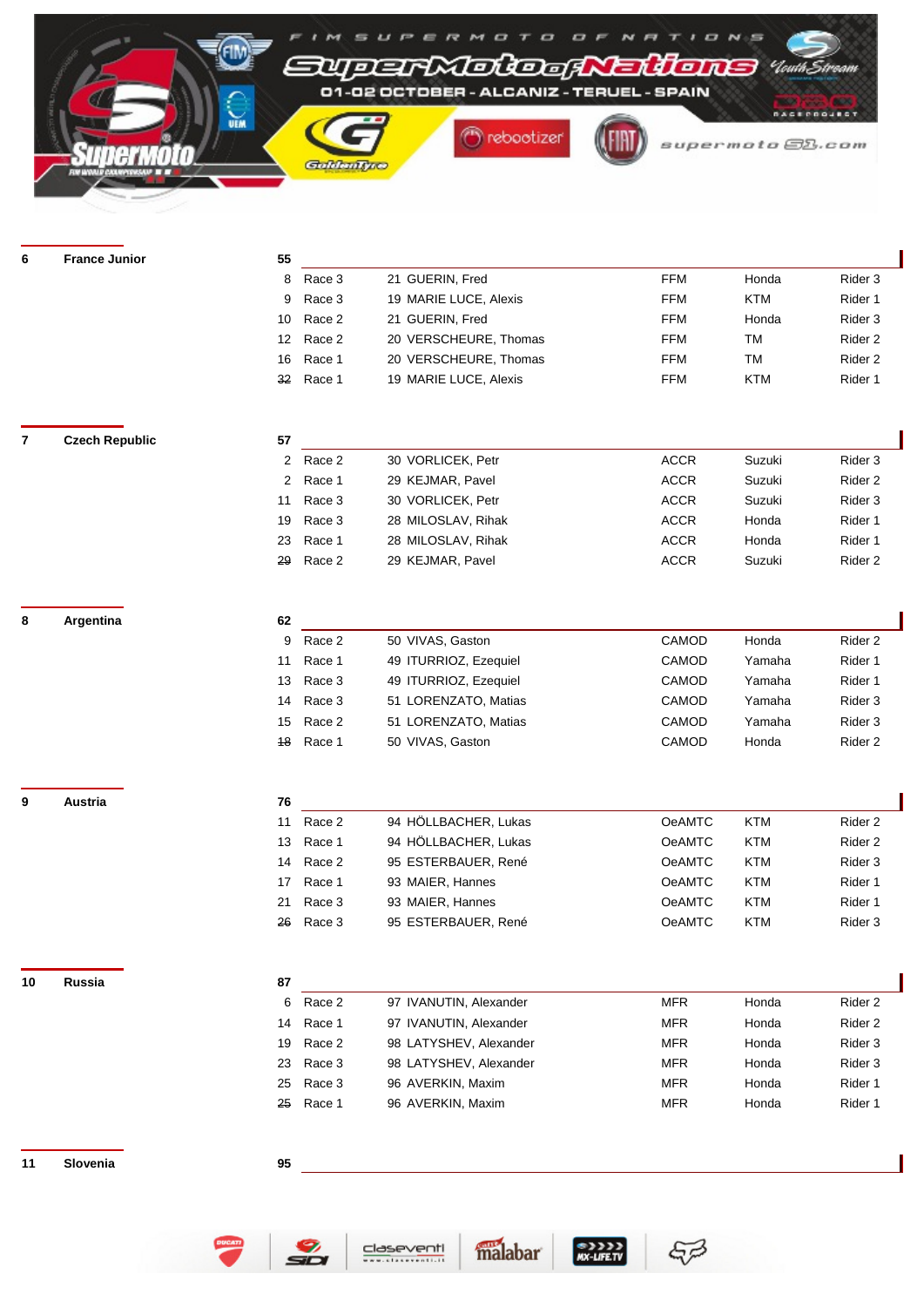|    |                             | <b>UEM</b>   |                  | $\overline{a}$<br>M<br>$\bm{\tau}$<br>=UDERXDIDaA<br>01-02 OCTOBER - ALCANIZ - TERUEL - SPAIN<br>rebootizer | eidons<br><b><i>RAGERROJECT</i></b><br>supermoto@B.com |                              |                     |                               |
|----|-----------------------------|--------------|------------------|-------------------------------------------------------------------------------------------------------------|--------------------------------------------------------|------------------------------|---------------------|-------------------------------|
|    |                             |              | Goldenly         |                                                                                                             |                                                        |                              |                     |                               |
|    |                             |              |                  |                                                                                                             |                                                        |                              |                     |                               |
|    |                             |              |                  |                                                                                                             |                                                        |                              |                     |                               |
|    |                             | $\mathbf{2}$ | Race 3           | 33 NASTRAN, Uros                                                                                            | AMZS                                                   |                              | Honda               | Rider 3                       |
|    |                             | 21           | Race 1           | 32 MIHELCIC, Rok                                                                                            | AMZS<br>AMZS                                           |                              | Honda<br><b>KTM</b> | Rider <sub>2</sub>            |
|    |                             | 22<br>24     | Race 1<br>Race 3 | 31 MODIC, Zan<br>31 MODIC, Zan                                                                              | AMZS                                                   |                              | <b>KTM</b>          | Rider 1<br>Rider 1            |
|    |                             | 26           | Race 2           | 33 NASTRAN, Uros                                                                                            | AMZS                                                   |                              | Honda               | Rider 3                       |
|    |                             | 28           | Race 2           | 32 MIHELCIC, Rok                                                                                            | AMZS                                                   |                              | Honda               | Rider <sub>2</sub>            |
|    |                             |              |                  |                                                                                                             |                                                        |                              |                     |                               |
| 12 | <b>Bulgaria</b>             | 98<br>8      | Race 1           | 103 KARANYOTOV, Angel                                                                                       | <b>BMF</b>                                             |                              | <b>KTM</b>          | Rider 2                       |
|    |                             | 20           | Race 3           | 104 TONCHEV, Rosen                                                                                          | <b>BMF</b>                                             |                              | <b>KTM</b>          | Rider 3                       |
|    |                             | 22           | Race 2           | 103 KARANYOTOV, Angel                                                                                       | <b>BMF</b>                                             |                              | <b>KTM</b>          | Rider <sub>2</sub>            |
|    |                             | 24           | Race 2           | 104 TONCHEV, Rosen                                                                                          | <b>BMF</b>                                             |                              | <b>KTM</b>          | Rider 3                       |
|    |                             | 24           | Race 1           | 102 GEORGIEV, Alexander                                                                                     | <b>BMF</b>                                             |                              | <b>KTM</b>          | Rider 1                       |
|    |                             | 28           | Race 3           | 102 GEORGIEV, Alexander                                                                                     | <b>BMF</b>                                             |                              | <b>KTM</b>          | Rider 1                       |
|    |                             |              |                  |                                                                                                             |                                                        |                              |                     |                               |
| 13 | Sweden                      | 100          |                  |                                                                                                             |                                                        |                              |                     |                               |
|    |                             | 10           | Race 1           | 25 KARLSSON, Henrik                                                                                         |                                                        | <b>SVEMO</b>                 | Yamaha              | Rider 1                       |
|    |                             | 20           | Race 2           | 26 SVANBERG, Ken                                                                                            |                                                        | <b>SVEMO</b>                 | Yamaha              | Rider <sub>2</sub>            |
|    |                             | 20<br>23     | Race 1<br>Race 2 | 26 SVANBERG, Ken<br>27 ERIKSSON, Fredrik                                                                    |                                                        | <b>SVEMO</b><br><b>SVEMO</b> | Yamaha<br>Honda     | Rider <sub>2</sub><br>Rider 3 |
|    |                             | 27           | Race 3           | 25 KARLSSON, Henrik                                                                                         |                                                        | <b>SVEMO</b>                 | Yamaha              | Rider 1                       |
|    |                             | 31           | Race 3           | 27 ERIKSSON, Fredrik                                                                                        |                                                        | <b>SVEMO</b>                 | Honda               | Rider 3                       |
|    |                             |              |                  |                                                                                                             |                                                        |                              |                     |                               |
| 14 | Germany                     | 111          |                  |                                                                                                             |                                                        |                              |                     |                               |
|    |                             | 6            | Race 3           | 7 PLOGMANN, Andre                                                                                           |                                                        | <b>DMSB</b>                  | Suzuki              | Rider 1                       |
|    |                             | 18<br>28     | Race 2<br>Race 1 | 9 DEITENBACH, Jan<br>7 PLOGMANN, Andre                                                                      |                                                        | <b>DMSB</b><br><b>DMSB</b>   | Suzuki<br>Suzuki    | Rider 3<br>Rider 1            |
|    |                             | 29           | Race 3           | 9 DEITENBACH, Jan                                                                                           |                                                        | <b>DMSB</b>                  | Suzuki              | Rider 3                       |
|    |                             | 30           | Race 2           | 8 CLASS, Markus                                                                                             |                                                        | <b>DMSB</b>                  | Suzuki              | Rider <sub>2</sub>            |
|    |                             | 30           | Race 1           | 8 CLASS, Markus                                                                                             | <b>DMSB</b>                                            |                              | Suzuki              | Rider <sub>2</sub>            |
|    |                             |              |                  |                                                                                                             |                                                        |                              |                     |                               |
| 15 | <b>Great Britain Junior</b> | 119          |                  |                                                                                                             |                                                        |                              |                     |                               |
|    |                             | 16           | Race 3           | 57 MITCHELL-THOMAS, Malachi                                                                                 | ACU                                                    |                              | Honda               | Rider 3                       |
|    |                             | 16<br>26     | Race 2<br>Race 1 | 57 MITCHELL-THOMAS, Malachi<br>55 ROBB, Ben                                                                 | ACU<br>ACU                                             |                              | Honda<br><b>KTM</b> | Rider 3<br>Rider 1            |
|    |                             | 29           | Race 1           | 56 WILLIAMS, Lee                                                                                            | ACU                                                    |                              | KTM                 | Rider <sub>2</sub>            |
|    |                             | 32           | Race 3           | 55 ROBB, Ben                                                                                                | ACU                                                    |                              | <b>KTM</b>          | Rider 1                       |
|    |                             |              | 32 Race 2        | 56 WILLIAMS, Lee                                                                                            | ACU                                                    |                              | <b>KTM</b>          | Rider <sub>2</sub>            |
|    |                             |              |                  |                                                                                                             |                                                        |                              |                     |                               |
| 16 | Estonia                     | 125<br>19    | Race 1           | 22 PRANTS, Pals                                                                                             | <b>EMF</b>                                             |                              | <b>TM</b>           | Rider 1                       |
|    |                             | 22           | Race 3           | 22 PRANTS, Pals                                                                                             | <b>EMF</b>                                             |                              | <b>TM</b>           | Rider 1                       |
|    |                             |              | 27 Race 2        | 23 KIIL, Andre                                                                                              | <b>EMF</b>                                             |                              | <b>TM</b>           | Rider <sub>2</sub>            |
|    |                             |              |                  |                                                                                                             |                                                        |                              |                     |                               |

malabar xx-ure.rv

**DUCATI** 

 $\frac{9}{20}$ 

claseventi

 $\sqrt{5}$